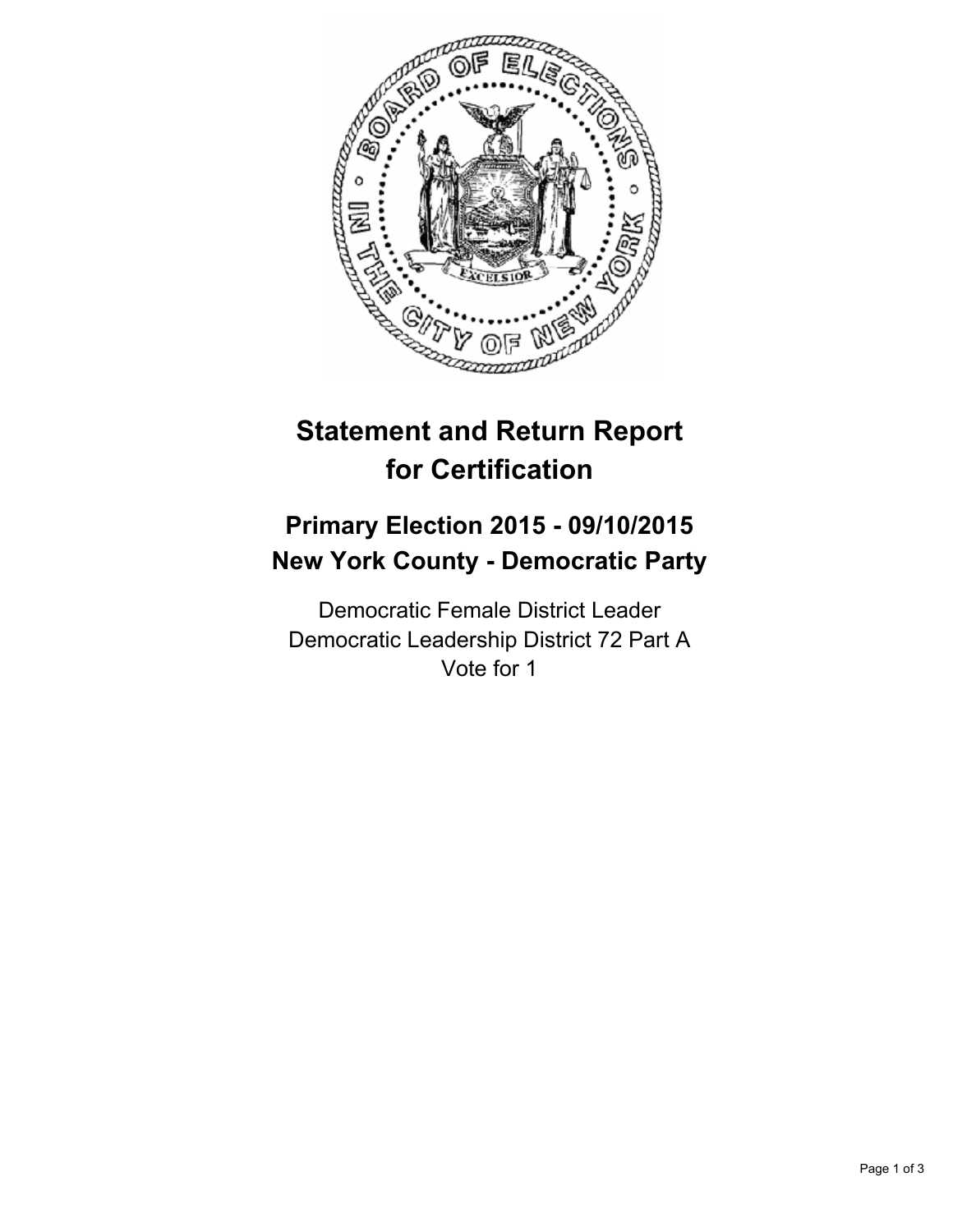

## **Assembly District 72**

| <b>PUBLIC COUNTER</b>                                    | 955            |
|----------------------------------------------------------|----------------|
| <b>ABSENTEE/MILITARY</b>                                 | 28             |
| <b>AFFIDAVIT</b>                                         | 10             |
| <b>Total Ballots</b>                                     | 993            |
| Less - Inapplicable Federal/Special Presidential Ballots | 0              |
| <b>Total Applicable Ballots</b>                          | 993            |
| FRANCESCA M. CASTELLANOS                                 | 174            |
| <b>MARIA MORILLO</b>                                     | 638            |
| YUDERKA VALDEZ                                           | 145            |
| ALSACIA JIMENEZ (WRITE-IN)                               | 1              |
| ANA CARELA (WRITE-IN)                                    | 1              |
| CARMEN DE LA ROSA (WRITE-IN)                             | 4              |
| CARMEN LA ROSA (WRITE-IN)                                | 1              |
| CHARLES UDOH (WRITE-IN)                                  | 1              |
| FRACISCA TAVERNOS (WRITE-IN)                             | 1              |
| <b>GUILIERMO LINAREZ (WRITE-IN)</b>                      | 1              |
| <b>GUILLERMO LINARES (WRITE-IN)</b>                      | $\overline{2}$ |
| JUAN ROSE (WRITE-IN)                                     | $\overline{2}$ |
| JULIAN HAMBURGER (WRITE-IN)                              | 1              |
| <b>MAGGIE CLARKE (WRITE-IN)</b>                          | 1              |
| MANNY DE LA SANTOS (WRITE-IN)                            | 1              |
| ROBERT JACKSON (WRITE-IN)                                | 1              |
| UNATTRIBUTABLE WRITE-IN (WRITE-IN)                       | 8              |
| <b>Total Votes</b>                                       | 983            |
| Unrecorded                                               | 10             |